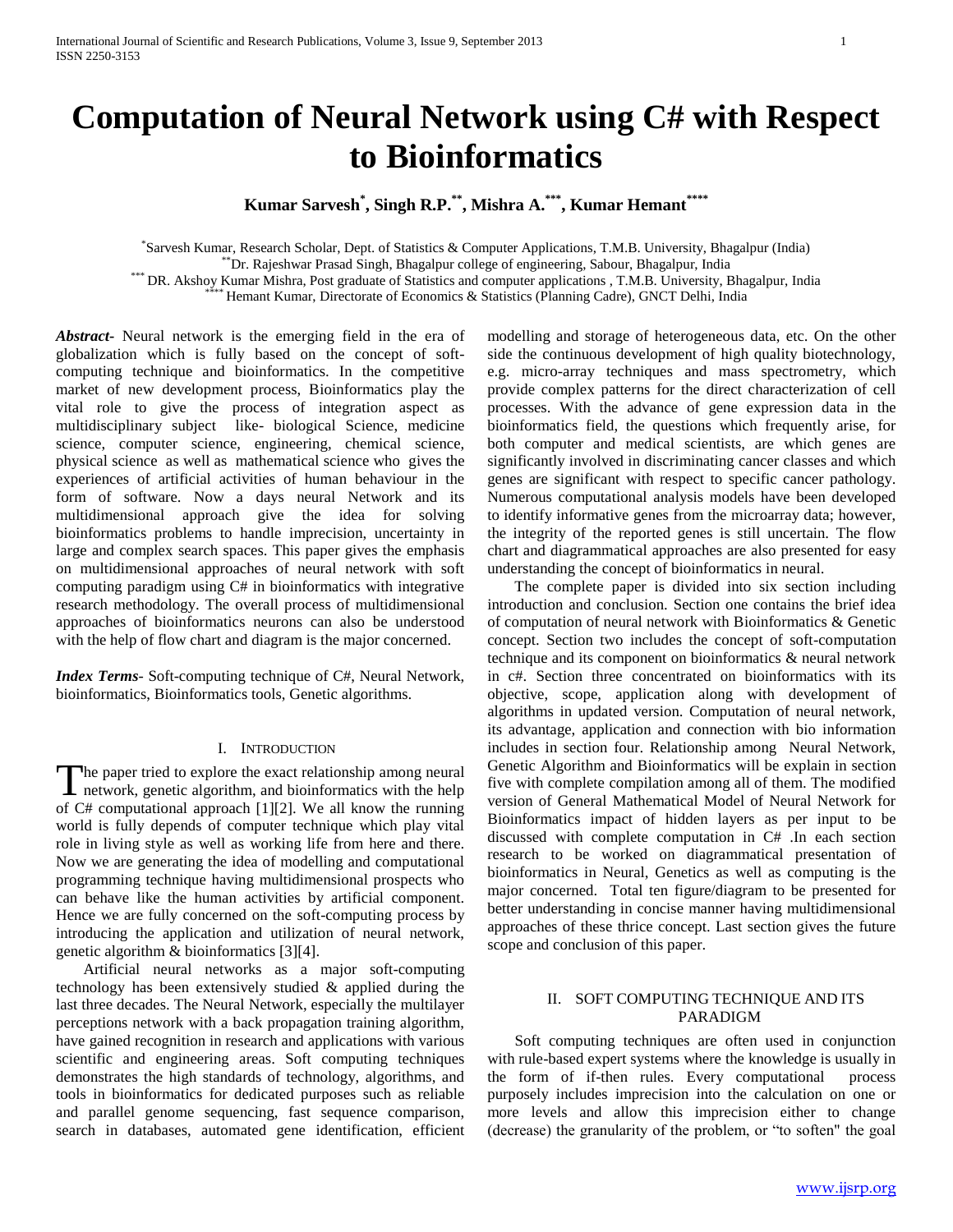of optimization at some stages which is define as belonging to the field of soft computing. It is clear that this is a quite general definition including all those techniques and approaches that are considered as the components of soft computing according to the practice. If we further go in this approach, it is possible to say that soft computing encompasses two main conceptual components namely approximate reasoning and functional approximation with optimization. From the above point we are considering the soft computation with using C# as is an evolving concept to explore the theory. Its evolution can be easily interpreted in the term of integration of new topics/techniques that are in accordance with these properties and the corresponding conceptual components. The term soft computing was coined to refer a family of computational techniques particularly adapted to cope with a class of problems for with other techniques are not quite well suited. Basically soft computing is not a homogeneous body of concepts and techniques it is a partnership of distinct methods that in one way or another conform to its guiding principle. The principal constituents of soft computing are neurocomputing, and probabilistic reasoning, with the latter subsuming genetic algorithms, belief networks, chaotic systems, and parts of learning theory As the presence of genetic algorithms has gained importance in the field of more recent enumerations which have been included evolutionary computation (EC, a family including genetic algorithms) as an independent constituent of soft computing(C#). Soft computing techniques are meant to operate in an environment that is subject to uncertainty and imprecision. The guiding principle of soft computing (C#) is exploit the tolerance for imprecision, uncertainty, partial truth, and approximation to achieve tractability, robustness, low solution cost and better rapport with reality. Imprecision results from our limited capability to resolve detail and encompasses the notions of partial, vague, noisy and incomplete information about the real world. In other words it becomes not only difficult or even impossible but also inappropriate to apply hard computing techniques when dealing with situations in which the required information is not available. The behaviour of the considering the system is not completely known or the measures of the underlying variables are noisy. But we can go one step further and analyze those situations where imprecision is not a drawback of the information we are managing but an intrinsic characteristic of that information. In that sense it is quite important to distinguish in between measurements and perceptions, and to discriminate those situations where we work on the basis of imprecise measurements from those others where we compute with perceptions. Compute with perception is clearly an approach to approximate reasoning (again one of the constituents of soft computing $(C#)$ ).

 In that sense of soft computing as a tool to cope with uncertainty and imprecision should clearly include computing with words and perceptions as one of its basic components. Computing with words is inspired by the remarkable human capability to perform a wide variety of physical and mental tasks without any measurements and any computations. As a methodology, computing with words provides a foundation for a computational theory of perceptions. One of the fundamental aims of science has been and continues to be that of progressing from perceptions to measurements of the potential achievements

of soft computing will be to return to perceptions in order to take profit of its qualities as a carrier for intrinsically imprecise information. The Centre focuses on Soft Computing(C#) following a well known principle of Genetic Algorithms that could be described as maintain an appropriate balance in between Exploitation and Exploration, i.e. "try to improve those useful techniques and fundamentals SC already exploit at the same time search for completely new options (explore) that will eventually outperform those already known.

## III. PROPERTIES OF SOFT COMPUTING AND ITS COMPONENT

 The characterizations of Soft Computing gives the emphasis by the essential properties as a family of techniques, as a complement of hard computing, as a tool for coping with imprecision and uncertainty. However, none of them can be called the "correct" or "best" answer: depending on the context, the background of the person asking the question and other factors, Every computing process that purposely includes imprecision into the calculation on one or more levels and allows this imprecision either to change (decrease) the granularity of the problem, or to "soften" the goal of optimization at some stage, is defined as to belonging to the field of soft computing. It is clear that this is a quite general definition including all those techniques and approaches that, according to the practice, are considered as the components of soft computing. If we go further in this approach, it is possible to say that, in summary, soft computing encompasses two main conceptual components, namely approximate reasoning and function approximation and optimization. From that point, and considering that soft computing is an evolving concept, its evolution can be easily interpreted in terms of the integration of new topics/techniques that are in accordance with these properties and the corresponding conceptual components. Soft computing( $C#$ ) is the mixture of several pre-existing techniques. Basically, soft computing is not a homogeneous body of concepts and techniques. Rather, it is a partnership of distinct methods that in one way or another conform to its guiding principle. The major properties of soft computing neural are as follows.

- The Neural Networks (NNs) exhibit mapping capabilities, that is, they can map input patterns to their associated output patterns.
- The Neural Networks (NNs) possess the capability to generalize. Thus, they can predict new outcomes from past trends.
- The Neural Networks (NNs) are robust systems and are fault tolerant. They can, therefore, recall full patterns from incomplete, partial or noisy patterns.
- The Neural Networks (NNs) can process information in parallel, at high speed, and in a distributed manner.
- **The Neural Networks (NNs) learn by examples**. Thus, Neural Network architectures can be 'trained' with known examples of a problem before they are tested for their 'inference' capability on unknown instances of the problem. They can, therefore, identify new objects previously untrained.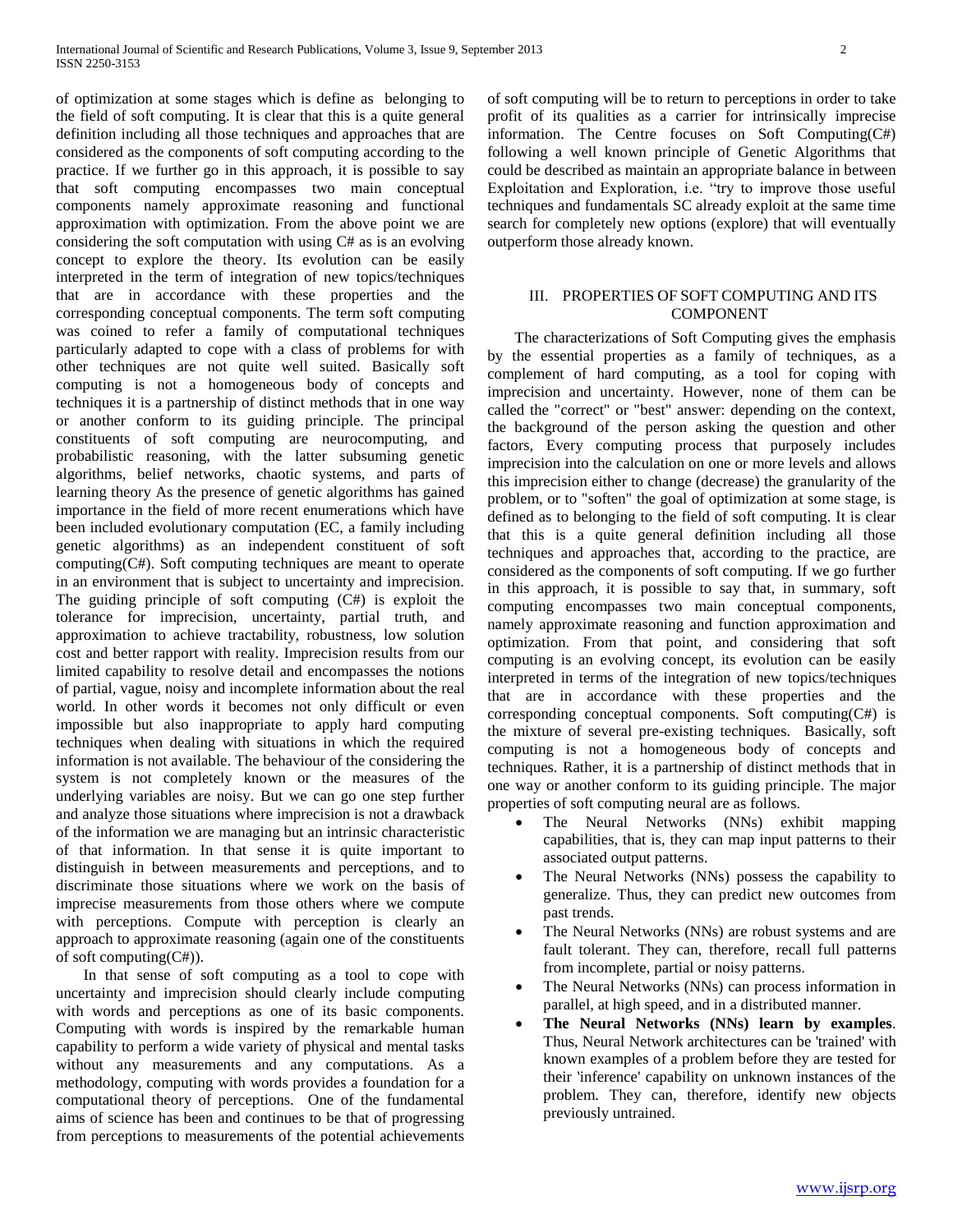## 2.2 **SOFT COMPUTING vs HARD COMPUTING**

 The term soft computing distinguishes those previously enumerated techniques from hard computing (conventional approaches) considered as less flexible and more computationally demanding. The key aspect for moving from hard to soft computing is the observation that the computational "To clarify that it would be easier to talk in terms of optimization, and the situation is that, for many different applications a sub-optimal solution is enough, and having that in mind when designing the optimization process will provide the difference in between obtaining a solution that satisfies our needs or getting lost when searching for the optimal solution".

| Soft computing                    | <b>Hard computing</b>            |
|-----------------------------------|----------------------------------|
| Soft computing differs from       | Hard computing is $\overline{a}$ |
| conventional (hard) computing     | conventional computing which     |
| which tolerant of imprecision,    | requires a precisely stated      |
| uncertainty, partial truth, and   | analytical model and often a     |
| approximation.                    | lot of computation time.         |
| In effect, the role model for     | Premises and guiding             |
| soft computing is the human       | principles of Hard Computing     |
| mind.                             | are Precision, Certainty, and    |
|                                   | rigor.                           |
| The principal constituents, i.e., | Many contemporary problems       |
| tools, techniques, of Soft        | do not lend themselves to        |
| Computing (SC) are Fuzzy          | precise solutions such as        |
| Logic (FL), Neural Networks       | Recognition problems             |
| $(NN)$ ,                          | (handwriting, speech, objects    |
| Support Vector Machines           | and images. Mobile robot         |
| (SVM), Evolutionary               | coordination, forecasting,       |
| Computation (EC), and             | combinatorial problems etc.      |
| Machine Learning (ML) and         |                                  |
| Probabilistic Reasoning (PR)      |                                  |

 Actually, the distinguishing feature of "soft computing" is straightforward however "Hard computing "uses an explicit model of the process under consideration while "Soft computing" does not do this. Instead, as an indispensable preliminary step, it infers an implicit model from the problem specification and the available data. Working out the analogy we can see that building the explicit model is a first step in the process of finding the optimal solution, while, in absence of such an explicit model, the use of an implicit model usually drives us to a (sub-optimal) solution satisfying our needs. Considering again the "view of soft computing" as blending approximate reasoning and function approximation/optimization, this view concentrates on the second part, the one usually assigned to neural networks and evolutionary computation. But if we consider optimization with a broader view, new components should be integrated in "soft computing( $C#$ )". The term soft computing distinguishes those previously enumerated techniques from hard computing (conventional approaches) considered as less flexible and more computationally demanding. The key aspect for moving from hard to soft computing is the observation that the computational effort required by conventional approaches which makes in many cases the problem almost infeasible, is a cost paid to gain a precision that in many applications is not really needed or, at least, can be relaxed without a significant effect on the solution. In other words, we can assume that this imprecision is a small price to pay for obtaining more economical, less complex and more feasible solutions.

## **2.3 SOFT COMPUTING TECHNIQUES IN BIOINFORMATICS**

 Traditionally, a human being builds such an expert system by collecting knowledge from specific experts. The experts can always explain what factors they use to assess a situation however, it is often difficult for the experts to say what rules they use (for example, for disease analysis and control). This problem can be resolved by soft computing mechanisms. Soft computing(C#) mechanism can extract the description of the hidden situation in terms of those factors and then fire rules that match the expert's behaviour. In molecular biology research, new data and concepts are generated every day, and those new data and concepts update or replace the old ones. Soft computing can be easily adapted to a changing environment. This benefits system designers, as they do not need to redesign systems whenever the environment changes. Missing and noisy data is one characteristic of biological data. The conventional computer techniques fail to handle this. Soft computing based techniques are able to deal with missing and noisy data. With advances in biotechnology, huge volumes of biological data are generated. In addition, it is possible that important hidden relationships and correlations exist in the data. Soft computing methods are designed to handle very large data sets, and can be used to extract such relationships.

## **2.4. TYPE OF NEURAL NETWORK**

 There are several types of neural network topology exit on the basis of its properties, structure, design and architecture. The most famous are like:

 **Architectural Dynamics:** The architectural dynamics specifies the network topology and its possible change. The architecture update usually applies within the framework of an adaptive mode in such a way that the network is supplied with additional neurons and connections when it is needed. However, in most cases the architectural dynamics assumes a fixed neural network topology, which is not changed anymore. Two types of architectures are distinguished: cyclic (recurrent) and acyclic (feed-forward) network. In the cyclic topology, there exists a group of neurons in the network, which are connected into a ring cycle. This means that in this group of neurons the output of the first neuron represents the input of the second neuron whose output is again the input for the third neuron, etc. as far as the output of the last neuron in this group is the input of the first neuron. The simplest cycle is a feedback of the neuron whose output serves simultaneously as its input. The maximum number of cycles is contained in the complete topology in which the output of each neuron represents the input for all neurons. An example of a general cyclic neural network is depicted in Fig. where all the cycles are indicated. On the contrary, the feedforward neural networks do not contain any cycle and all paths lead in one direction. An example of an acyclic neural network is in Figure  $1(a)$ &(b) where the longest path is marked.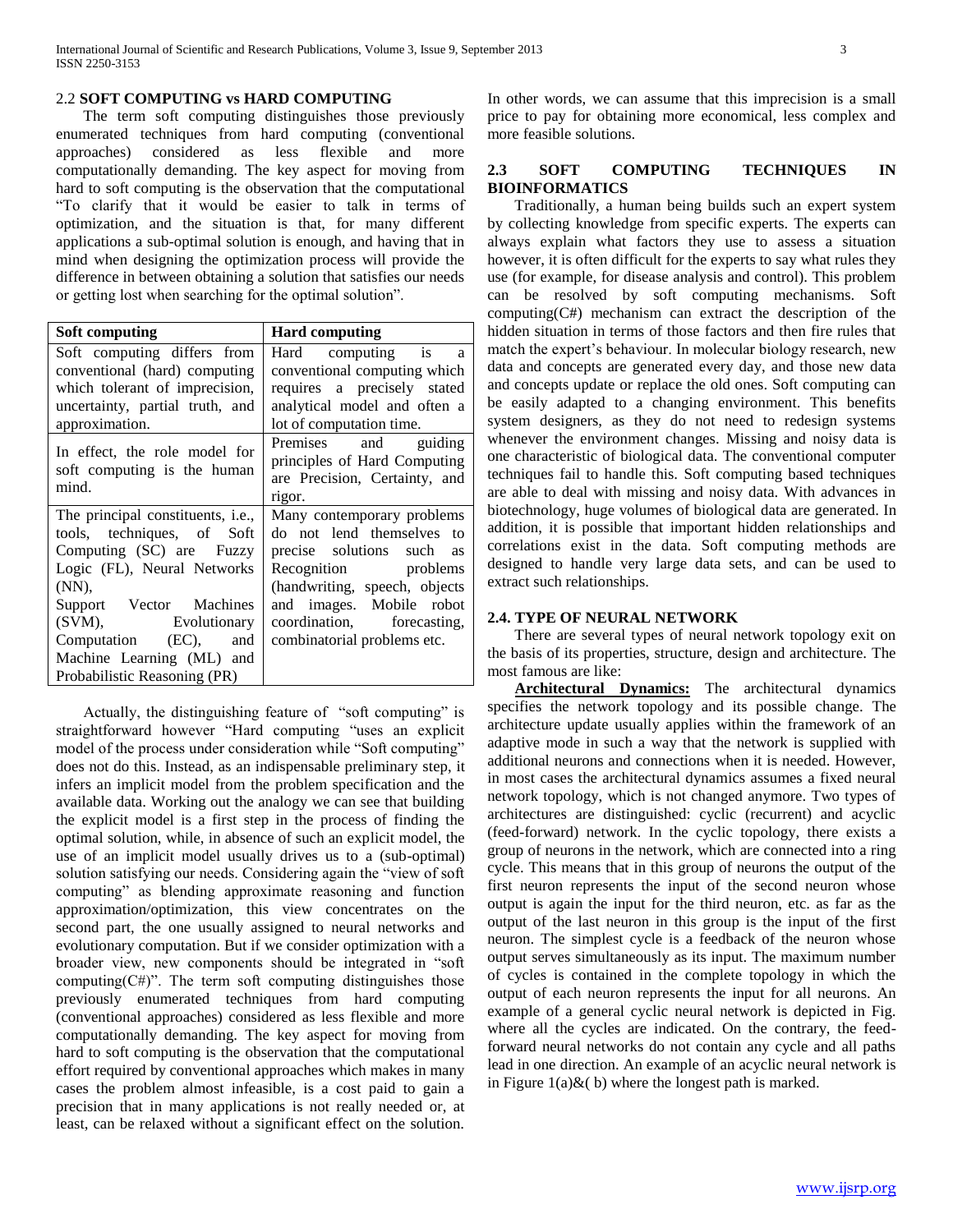

**(a) (b) Figure1: Example of architectural dynamics: a. cyclic architecture, b. Acyclic architecture.**

 **Feed-forward Networks** :The neurons in the feed-forward networks can always be disjointly split into layers which are ordered (e.g. arranged one over another) so that the connections among neurons lead only from lower layers to upper ones and generally, they may skip one or more layers. Especially, in a multilayered neural network, the zero (lower), input layer consists of input neurons while the last (upper), output layer is composed of output neurons. The remaining, hidden (intermediate) layers contain hidden neurons. The layers are counted starting from zero that corresponds to the input layer, which is then not included in the number of network layers (e.g. a two-layered neural network consists of input, one hidden, and output layer). In the topology of a multilayered network, each

neuron in one layer is connected to all neurons in the next layer (possibly missing connections between two consecutive layers might be implicitly interpreted as connections with zero weights). Therefore, the multilayered architecture can be specified only by the numbers of neurons in particular layers, typically hyphened in the order from input to output layer. In addition, any path in such a network leads from the input layer to the output one while containing exactly one neuron from each layer. An example of a three-layered neural network with an indicated path is in Figure 2 which, besides the input and output layers, is composed of two hidden layers



**Figure2: Example of architecture of multilayered (three-layered) neural network.**

 **The computational dynamics** also determines the function of particular neurons whose formal form (mathematical formula) is usually the same for all (non-input) neurons in the network (homogeneous neural network) which has been inspired by a biological neuron operation. However, in neural network models, various neuron functions are in general use, which may not correspond to any neurophysiological pattern, but they are designed only by mathematical invention or even motivated by other theories (e.g. physics). On the other hand, sometimes the excitation level corresponds formally to the distance between the input and respective weight vector, etc. In addition, the transfer function is often approximated by a continuous (or differentiable) activation function or replaced by a completely different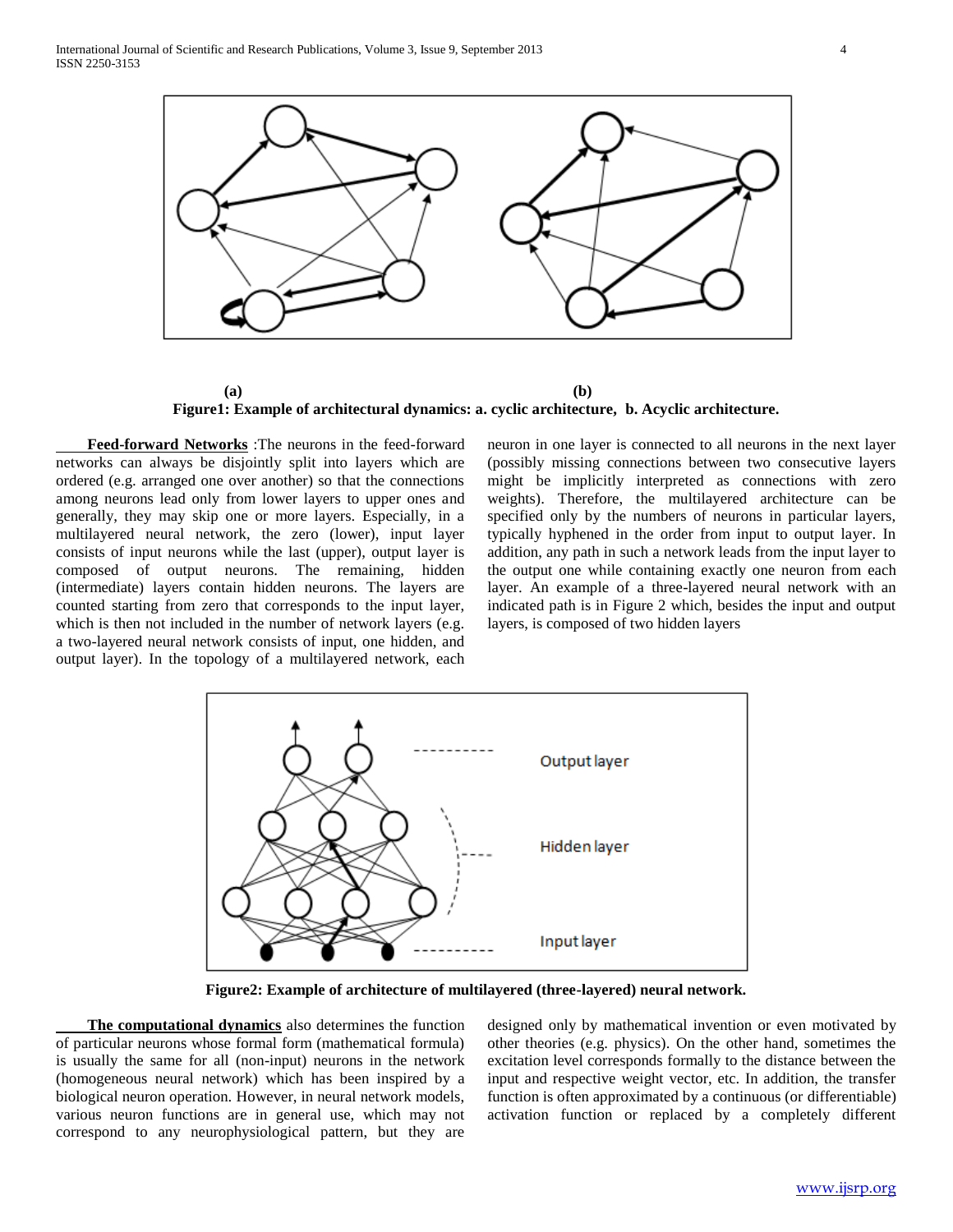function. The classification of ANN on the basis of computational dynamics is presented in Figure3



**Figure3: Classification of neural network models according to computational dynamics.**

## IV. BIOINFORMATICS

We all know this is the field of statistics  $\&$  computer science to explore Bioinformatics is a promising and innovative research field in 21st century. Despite of a high number of techniques specifically dedicated to bioinformatics problems as well as many successful applications, we are in the beginning of a process to massively integrate the aspects and experiences in the different core subjects such as biology, medicine, computer science, engineering, chemistry, physics, and mathematics. Recently the use of soft computing tools for solving bioinformatics problems have been gaining the attention of researchers because of their ability to handle imprecision, uncertainty in large and complex search spaces.

 Advancement in soft computing techniques demonstrates the high standards of technology, algorithms, and tools in bioinformatics for dedicated purposes such as reliable and parallel genome sequencing, fast sequence comparison, search in databases, automated gene identification, efficient modelling and storage of heterogeneous data, etc. The basic problems in bioinformatics like protein structure prediction, multiple alignment, phylogenetic inference etc. are mostly NP-hard in nature. For all these problems, soft computing offers on promising approach to achieve efficient and reliable heuristic solution. On the other side the continuous development of high quality biotechnology, e.g. micro-array techniques and mass spectrometry, which provide complex patterns for the direct characterization of cell processes, offers further promising opportunities for advanced research in bioinformatics. So bioinformatics must cross the border towards a massive integration of the aspects and experience in the different core subjects like computer science and statistics etc. for an integrated understanding of relevant processes in systems biology. This puts new challenges not only on appropriate data storage, visualization, and retrieval of heterogeneous information, but also on soft computing methods and tools used in this context, which must adequately process and integrate heterogeneous information into a global picture. The molecular operation of Bioinformatics for achievement of soft computational approach in Neural Network to be understood with the following chart in Figure 4 who explains the summary of complete process of bioinformatics in neural.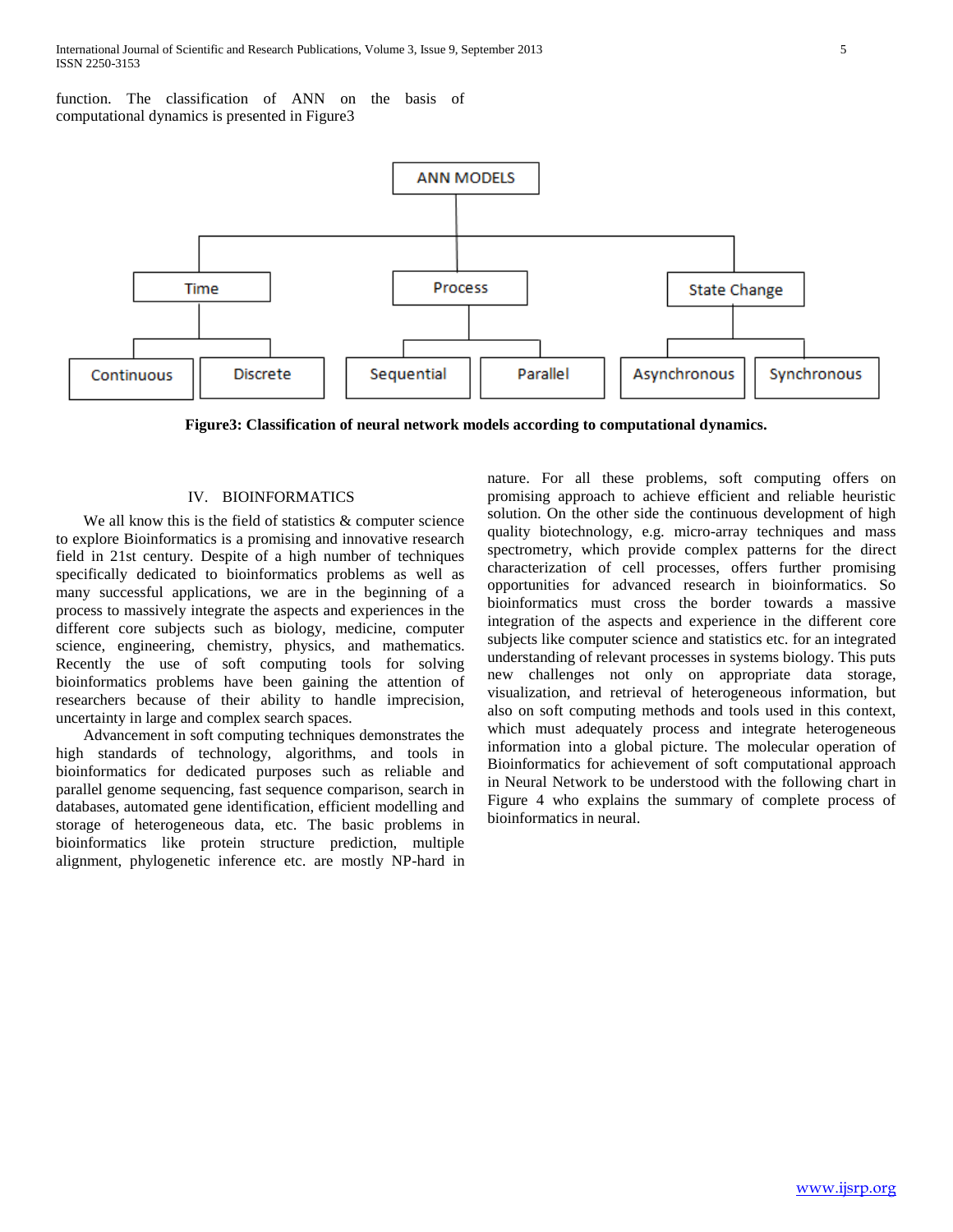

## 3.1 **OBJECTIVE OF BIOINFORMATICS**

 The basic objective of Bioinformatics is varies on the basis of area where we move to use. The global objectives of bioinformatics are as follows:

- To organize data in a way that allows researchers to access existing information and to submit new entries when they are produced.
- To develop tools and resources that aid in the analysis and management of data.
- To use this data to analyze and interpret the results in a biologically meaningful manner.
- To help researchers in the pharmaceutical industry in understanding the protein structures
- To make the drug design easy and integrate the soft comp using appropriate to bioinformatics

### **3.2 SCOPE OF BIOINFORMATICS**

 In this paper bioinformatics to be used for mathematical model is neural network for soft computing approach with the help of  $c\#$ . Scope of bioinformatics involves the study of genes, proteins, nucleic acid structure prediction, and molecular design with docking. A broad classification of the various bioinformatics tasks is given as follows. The same will be also view in flow chart.

- Alignment and comparison of DNA, RNA, and protein sequences.
- Gene mapping on chromosomes gene finds and promoter identification from DNA sequences.
- $\triangleright$  Interpretation of gene expression and micro-array data.
- $\triangleright$  Gene regulatory network identification & analysis.
- $\triangleright$  Construction of phylogenetic trees for studying evolutionary relationship.
- $\triangleright$  DNA & RNA structure prediction.
- $\triangleright$  Protein structure prediction and classification with Molecular design and molecular docking.

 The complete scope at present and coming time of bioinformatics(shown in shadow part in Figure5) can be used as presented concrete diagram in multidimensional approaches.

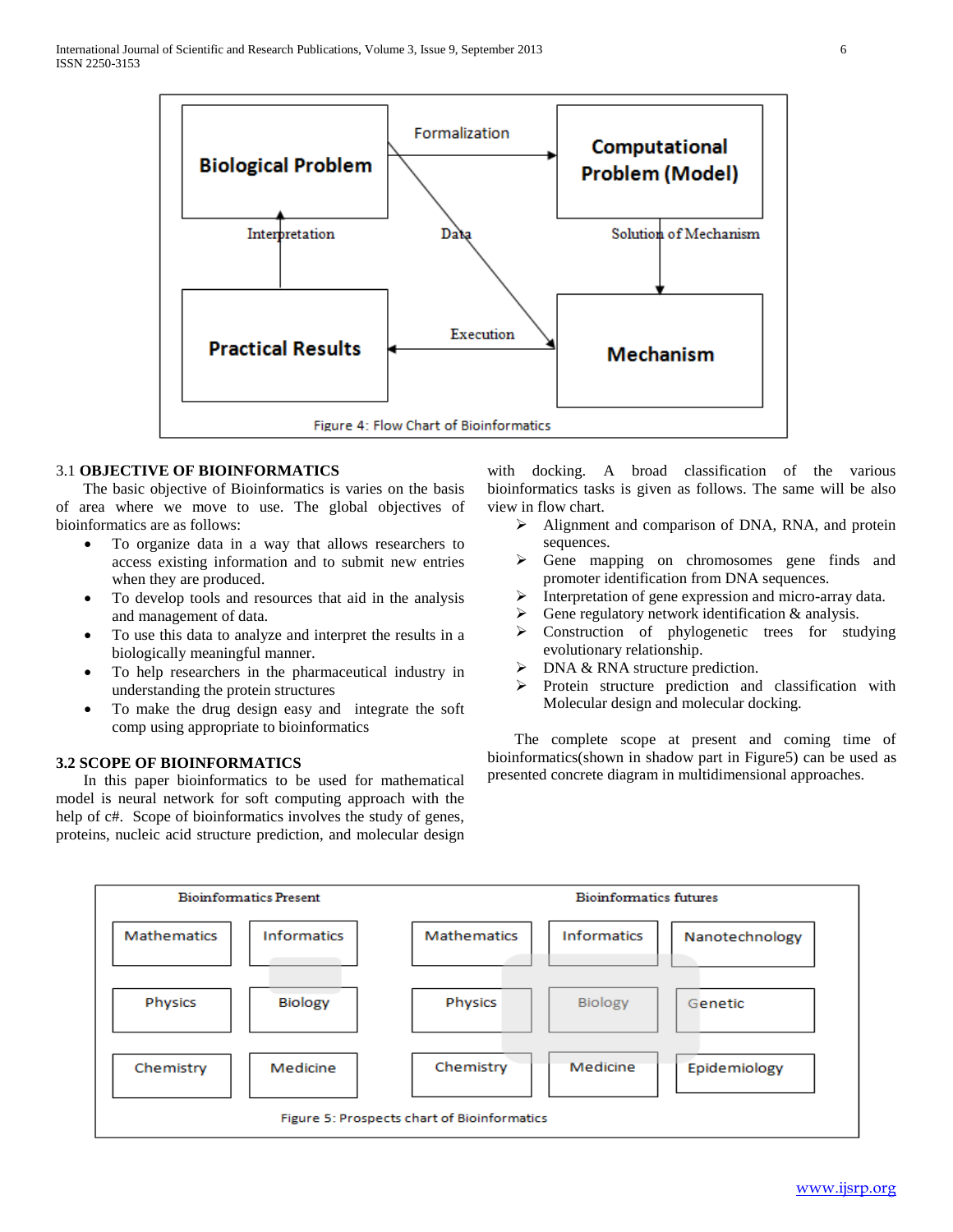So, Bioinformatics has found its applications in many areas. It helps in providing practical tools to explore proteins and DNA in number of other ways. Bio-computing is useful in recognition techniques to detect similarity between sequences and hence to interrelate structures and functions. Another important application of bioinformatics is the direct prediction of protein 3- Dimensional structure from the linear amino acid sequence. It also simplifies the problem of understanding complex genomes by analyzing simple organisms and then applying the same principles to more complicated ones. This would result in identifying potential drug targets by checking homologies of essential microbial proteins. Bioinformatics is useful in designing drugs.

## **3.3 ALGORITHMIC DEVELOPMENT OF BIOINFORMATICS**

 Basically algorithms give the basic idea to develop the computational programming & judge the situation of the Bioinformatics technique. Attempted to be explore "How bioinformatics can be used in modern era for development of new concept with the help of soft-computing C#" for well behaving human activities i.e. Neural network and genetic concept. Usually a biological problem can be transformed into a computational problem in a number of ways that feature different levels of accuracy and complexity. Highly accurate models often result in intractable computational problems while less accurate models may produce meaningless results. Goal of Bioinformatics Algorithm "to maintain an acceptable level of accuracy keeping the computational problem effectively solvable"

 The following are some of the most important algorithmic trends in bioinformatics related to Biological Science:-

- Finding similarities among strings (such as proteins of different organisms).
- Detecting certain patterns within strings (such as genes, α-helices).
- Finding similarities among parts of spatial structures (such as **motifs**).
- Constructing trees (called polygenetic trees expressing the evolution of organisms whose
- DNA or proteins are currently known.
- Classifying new data according to previously clustered sets of annotated data.
- Reasoning about microarray data and the corresponding behaviour of pathways.

 The first three trends can be viewed as instances of pattern matching. However, pattern matching in biology differs from its counterpart in computer science. DNA strings contain millions of symbols, and small local differences may be tolerated. The pattern itself may not be exactly known, because it may involve inserted, deleted, or replacement symbols. Regular expressions are useful for specifying a multitude of patterns and are ubiquitous in bioinformatics. However, what biologists really need is to be able to infer these regular expressions from typical sequences and establish the likelihood of the patterns being detected in new sequences.

 The discussion suggests that both optimization and probabilistic approaches are necessary for developing biologyoriented pattern-matching algorithms. Which are like "Dynamic programming technique ,Patter matter approach, Multiple alignments, Approximate methods, Support vector machines(SVM).In the intermediate time of twentieth century a dynamic programming technique was devised to match two strings, taking into account the costs of insertions, deletions, and substitutions called global pair-wise alignment. This technique was subsequently extended to consider local alignments and today, both methods are often used in bioinformatics. However, dynamic programming is time consuming (it involves quadratic complexity) and therefore cannot be applied in a practical way to strings with hundreds of thousands of symbols. A remarkable bioinformatics development at the end of the twentieth century a pattern-matching approach called BLAST, or the Basic Local Alignment Search Tool, that mimics the behaviour of the dynamic programming approach and efficiently yields good results using heuristic based approach. It is fair to say that BLAST is the most frequently used tool for searching sequences in genomic databases. Another widely used and effective technique is multiple alignments, which helps align several sequences of symbols, so identical symbols are properly lined up vertically, with gaps allowed within symbols. The sequences may represent variants of the same proteins in various species. But the goal is to find conserved parts of the proteins that are unchanged during evolution. Finding conserved parts of proteins also provides hints about a protein's possible function. Methods for multiple alignments are based on dynamic programming techniques developed for pair wise alignment. After aligning multiple genomic or protein sequences, biologists usually depict trees representing the degree of similarity among the sequences being studied. Depicting evolutionary trees is in itself a domain within bioinformatics called polygenetic trees. The problem of matching spatial structures can be viewed as a combination of computational geometry and computer graphics. Approximate methods are often required to find the longest linkage that is common in two 3D structures. Bioinformatics involves the pervasive use of searches in genomic databases that often yield very large sets of long sequences. Such searches are often performed automatically by scripting to download massive amounts of genomic data from a number of Web sites. An approach commonly used in bioinformatics is: Given a humanannotated list of strings with boundaries specifying meaningful substrings—the learning set— now establish the corresponding likely boundaries for a new string (examples in bioinformatics involve finding genes and identifying the components of proteins). Solutions to these problems are being explored through approaches from machine learning, neural networks, genetic algorithms, and clustering. In the same time clustering technique called support vector machines (SVM) has had considerable success in biology. Classification and machine learning have been studied extensively in artificial intelligence to sort out new data based on a human-annotated set of examples. Two other algorithmic trends relevant to this discussion are related to micro-arrays and biologists' interest in computational linguistics. Recall that the main goal of analyzing micro-array data is to establish relationships among gene behaviour, possible protein interactions, and the effects of a cell's environment. From a computer science perspective, that goal is amounted to the generation of parts of a program (flowchart) from data.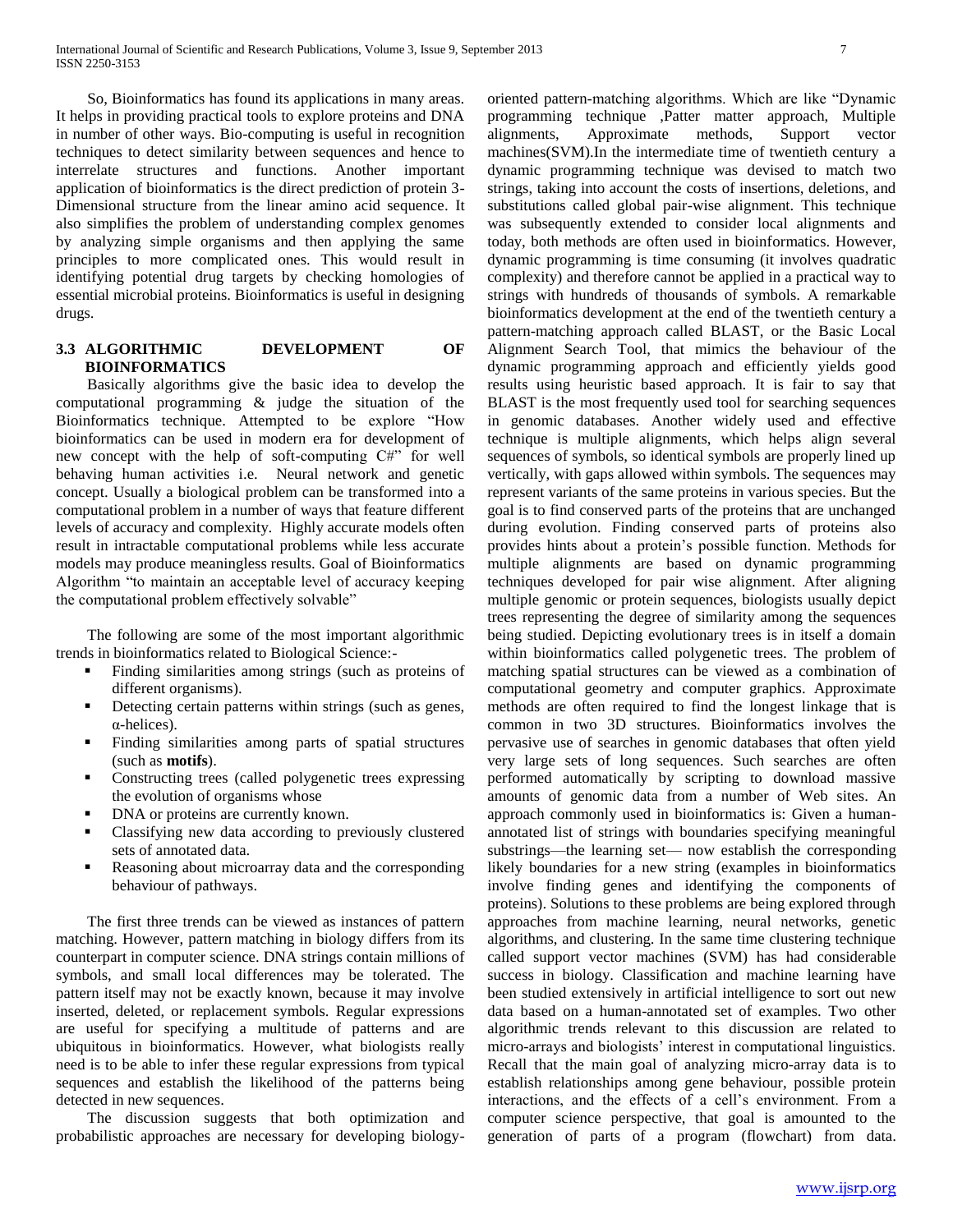Information about the relationships among genes is often buried in countless articles describing the results of biological experiments. In the case of protein interaction, pharmaceutical companies have teams whose task is to search the available literature and "manually" detect phrases of interest. Efforts have been made to computerize these searches. Their implementation requires expertise in biology, computational linguistics and heuristic based methodologies. Based on the above discussion, it is mandatory to have a machine learning/soft computing based approach for various tasks in bioinformatics.

 The overview can be seen as diagrammatical presentation (Figure 6) of time bounded manner of development of bioinformatics which are as :



## **3.4 BOTTLENECKS OF BIOINFORMATICS**

 The basic problems in bioinformatics like protein structure prediction, multiple alignment, polygenetic inference etc. are mostly NP-hard in nature. For all these problems, soft computing offers on promising approach to achieve efficient and reliable heuristic solution. The basic limitation of bioinformatics in neural network can be understood with the help of following diagrammatic presentation in figure 7.

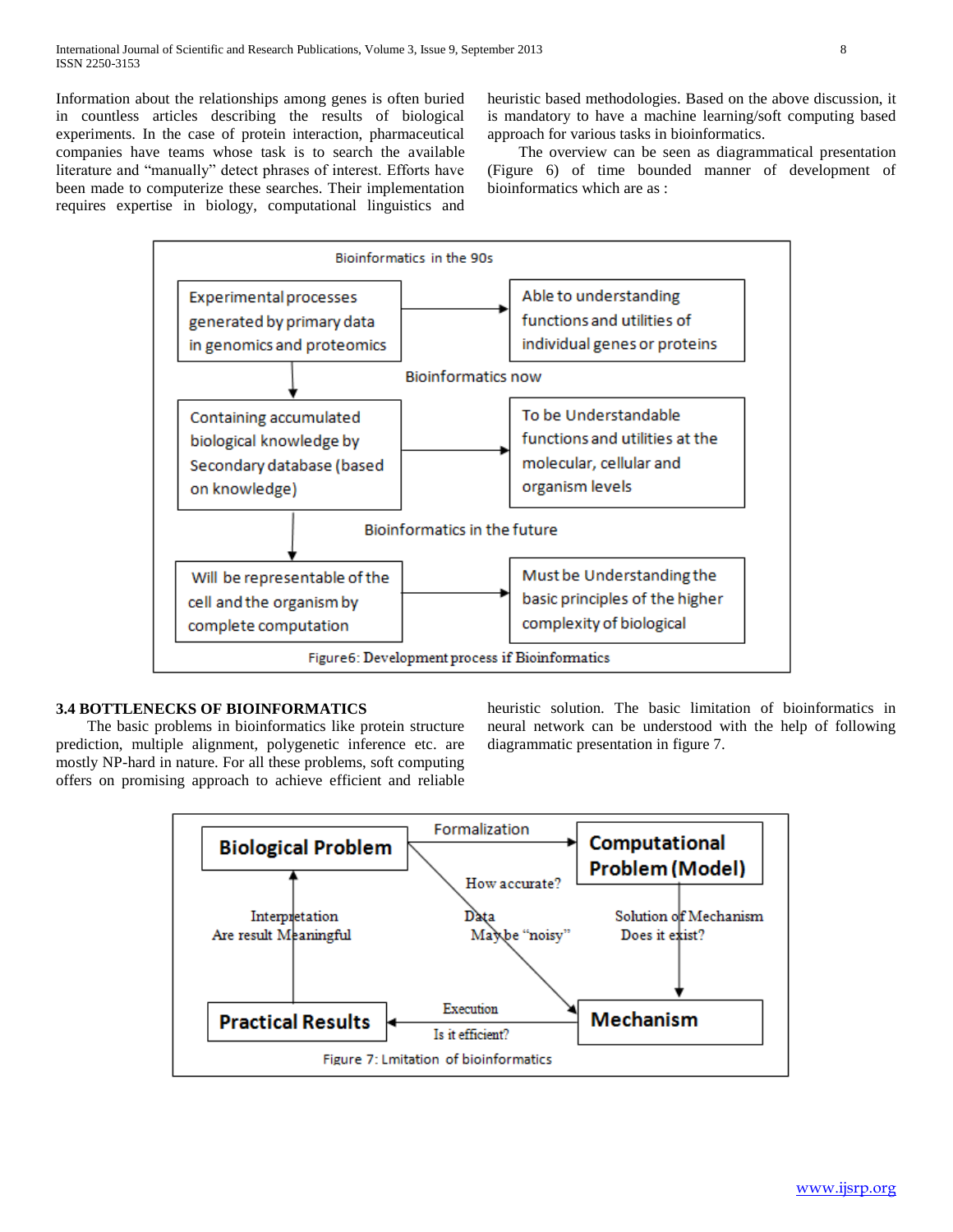### V. COMPUTATION AND TYPE OF NEURAL **NETWORK**

 The provision of embedding neural networks into software applications can enable variety of Artificial Intelligence systems for individual users as well as organizations. Previously, software implementation of neural networks remained limited to only simulations or application specific solutions & tightly coupled solutions end up in monolithic systems as well as non reusable programming efforts. We adapt component based software engineering approach to effortlessly integrate neural network models into AI systems in an application independent way. This paper presents componentization of three famous neural network models (1) Multi Layer Perceptions (2) Learning Vector Quantization and (3) Adaptive Resonance Theory family of networks. Main premise of this paper states that the integration and deployment of neural networks into production environments in an application independent way can be greatly facilitated by employing component based software engineering approach. The CompoNet (Componentized-neural-Networks) facilitates development of neural network based software systems by designing and implementing neural networks as software components. These components can be reused effortlessly across different application and, thus, shipping of trained models from simulation to production environment is possible with minimal programming effort. Essentially CompoNet functions as binary unit of composition into larger systems. It can encapsulate arbitrary size and structure of underlying neural network models and exposes programmatic interfaces in order to i) embed a neural network into external software application and ii) persist neural network on permanent storage and restore it later. For the sake of realization of the concept and in order to provide variety of choices to developer community, we componentized three famous neural network models.

1. **The Multi Layer Perceptions** (MLP) is presented in (Figure 2,8,9) general model of neural network analysis. This network has an input layer (on the left) with three neurons, one hidden layer (in the middle) with three

neurons and an output layer (on the right) with three neurons.

- 2. **Learning Vector Quantization (LVQ)** contains an input layer a kohonen layer(which leads and perform the classification) and an output layer. The input layer contains one node for each input feature. The kohonen layer contains equal number of nodes for each class, in the output layer each output node represent a particular class.
- 3. **Adaptive Resonance Theory (ART)** networks represent a family of neural networks which is based on resonance refers to resonant state of neural network in which a category prototype vector matches close enough to the current input vector.

 These entire three models is on the basis of structural, development and working process of neural network having three basic part i.e. input, output and hidden layers is presented in general neural network(Figure 2,8,9) which is presented below.

## **4.1 ARTIFICIAL NEURAL NETWORK**

 **T**he terminology of artificial neural networks has developed from a biological model of the brain. A neural network consists of a set of connected cells: the neurons. The neurons receive impulses from either input cells or other neurons and perform some kind of transformation off the input and transmit the outcome to other neurons or to output cells. The neural networks are built form layers of neurons connected so that one layer receives input from the preceding layer of neurons and pass the output on to the subsequent layer.

A neuron is a real function of the input vector  $(y_1,..., y_k)$ . The output is obtained as obtained  $\int (x_j) = f\Big(a_j + \sum_{i=1}^k w_{ij} y_j\Big)$  $f(x_j) = f\left(a_j + \sum_{i=1}^k w_{ij} y_j\right)$ , where f is a function, typically the sigmoid (logistic or tangent hyperbolic) function. A graphical

presentation of neuron is given in figure below. Mathematically a Multi-Layer Perceptions network is a function consisting of compositions of weighted sums of the functions corresponding to the neurons.



Figure 8: Flow chart of General Mathematical Function of ANN

 That means Artificial Neural Networks are biologically inspired clusters of highly connected parallel processing nodes. Their remarkable ability to tolerate noise and adapt to unseen situations, wide scale application of neural networks has been carried out in many areas such as manufacturing , intelligent control systems power engineering , pattern recognition ,speech recognition and Ubiquitous Computing Systems to name a few. Mostly, the practical implementation considerations for neural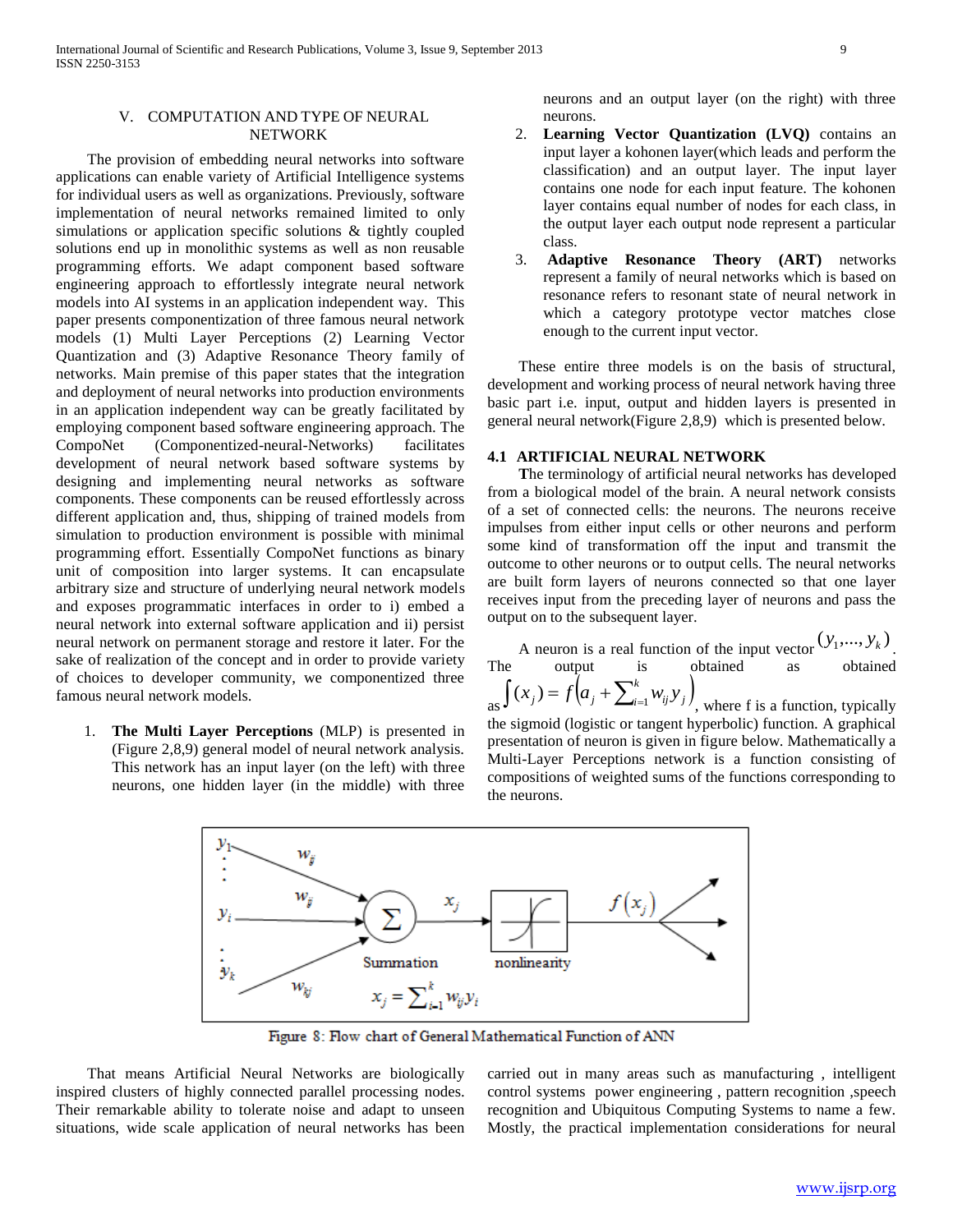network based AI systems are studied from hardware point of view. However, several software applications demand incorporation of neural networks as well. This requirement holds for building hybrid intelligent systems based on combination of neural networks and knowledge-based system. Moreover, AI researchers often need to verify and test their application of neural networks on novel problems in real life but software environment. Advanced software environments for neural network development and training are limited only to simulation of neural networks in restricted simulation environment e.g. C #, **MATLAB Neural Network Toolbox etc.** Therefore, In order to

train a model and verify the results, AI researchers have to bring training and test data from real life environment into a simulation environment. After the neural network model is optimized and trained, the integration of this model into real-life environment remains a secondary task and left to domain specific software programs which results in non-reusable effort. The basic architecture of ANN is presented below when a system with "n" inputs and "m" outputs. Each ANN Target- output corresponds to the one of m classes, and it is activated by the proper values of the corresponding inputs that are associated to its class.



#### Figure 9: General Model of Neural Network

#### **4.2 ADVANTAGE OF ARTIFICIAL NEURAL NETWORK**

 An artificial neural network (ANN) is the overcome of SVM (Support Vector Machines) which programmed the computational model having aims to replicate the neural structure and functioning of the human brain. It is made up of an interconnected structure of artificially produced neurons that function as pathways for data transfer. Artificial neural networks are flexible and adaptive, learning and adjusting with each different internal or external simultaneously. Artificial neural networks are used in sequence and pattern recognition systems, data processing, robotics and modelling. There are different types of neural networks, including feed-forward neural network, radial basis function (RBF).

 **Flexibility:** Artificial neural networks have the ability to generalize and learn. They acquire knowledge from their surroundings by adapting to internal and external parameters. The network learns from examples and adapts to situations based on its findings. It generalizes knowledge to produce adequate responses to unknown situations. Artificial neural networks solve complex problems that are difficult to manage by approximation.

 **Non-Linearity**: A computational neuron can produce a linear or a non-linear answer. A non-linear artificial network is made by the interconnection of non-linear neurons. Non-linear systems have inputs that are not proportional to the outputs. This

function allows the network to efficiently acquire knowledge through learning. This is a distinct advantage over a traditionally linear network that is inadequate when it comes to modeling nonlinear data.

 **Greater Fault Tolerance**: An artificial neuron network is capable of greater fault tolerance than a traditional network. The network is able to regenerate a fault in any of its components without the loss of stored data. It uses instances and examples from the past to reassemble the functioning of a damaged node or other network constituent.

 **Adaptive Learning:** An artificial neuron network is based around the concept of abstract learning. Three learning paradigms function to equip the network for adaptive learning. These are reinforcement learning, unsupervised learning and supervised learning. Neuron networks can be trained via specialized algorithms including non-parametric methods, expectation maximization, simulated annealing and evolutionary methods. The neurons of an artificial neuron network are flexible enough to be attuned to various input signal patters and acclimatize to a diverse array of unknown situations. They are constantly accepting and replacing previously learned information, keeping their repository of problem solving techniques updated. Partial destruction of a network leads to the corresponding degradation of performance. However, some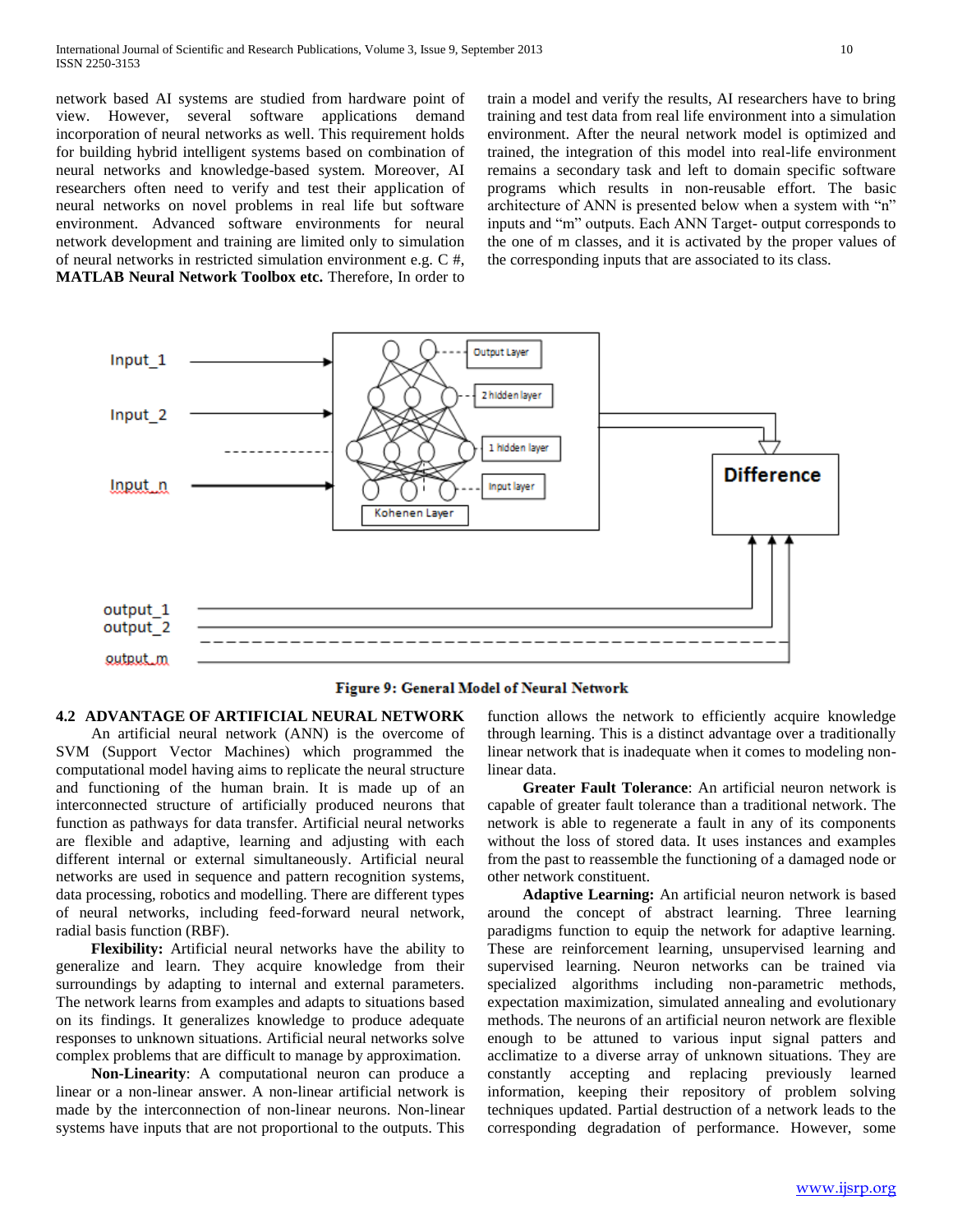network capabilities may be retained even with major network damage.

 **Adaptive learning:** An ability to learn how to do tasks based on the data given for training or initial experience.

 **Self-Organisation:** An ANN can create its own organisation or representation of the information it receives during learning time.

 **Real Time Operation:** ANN computations may be carried out in parallel, and special hardware devices are being designed and manufactured which take advantage of this capability.

 **Massive parallelism:** Massively parallel systems is used in Artificial neural nets (ANNs) with large numbers of interconnected simple processors

# **4.3 APPLICATION OF ARTIFICIAL NEURAL NETWORK**

 Neural networks have been successfully applied across an extraordinary range of problem domains, in areas as diverse as finance, medicine, engineering, geology, physics and biology. The excitement stems from the fact that these networks are attempts to model the capabilities of the human brain. From a statistical perspective neural networks are interesting because of their potential use in prediction and classification problems. Artificial neural networks (ANNS) are non-linear data driven self adaptive approach as opposed to the traditional model based methods. They are powerful tools for modelling, especially when the underlying data is unknown. ANNs can identify and learn correlated patterns between input data sets and corresponding target values. After training, ANNs can be used to predict the outcome of new independent input data. ANNs imitate the learning process of the human brain and can process problems involving non-linear and complex data even if the data are imprecise and noisy. Thus they are ideally suited for the modelling of agricultural data which are known to be complex and often non-linear. A very important feature of these networks is their adaptive nature, where "learning by example" replaces "programming" in solving problems. This feature makes such computational models very appealing in application domains where one has little or incomplete understanding of the problem to be solved but where training data is readily available. These networks are "neural" in the sense that they may have been inspired by neuroscience but not necessarily because they are faithful models of biological neural or cognitive phenomena. In fact majority of the network are more closely related to traditional mathematical and/or statistical models such as nonparametric pattern classifiers, clustering algorithms, nonlinear filters, and statistical regression models than they are to neurobiology models. Neural Networks (NNs) have been used for a wide variety of applications where statistical methods are traditionally employed. They have been used in classification problems, such as identifying underwater sonar currents, recognizing speech, and predicting the secondary structure of globular proteins. In time-series applications, NNs have been used in predicating stock market performance. As statisticians or users of statistics, these problems are normally solved through classical statistical methods, such as discriminant analysis, logistic regression, logistic regression, Bayes analysis, multiple regression, and ARIMA time-series models. It is, therefore, time to recognize neural networks as a powerful tool for data analysis. Here we have using c# for soft component in model of Neural Network. The application of artificial neural network which is commonly used in real world is as follows:-

- $\triangleright$  Predict the translation initiation sites in DNA sequences and Study human TAP transporter
- $\triangleright$  Explain the theory of neural networks using applications in biology
- > Predict immunologically interesting peptides by combining an evolutionary algorithm
- Carry out pattern classification and signal processing successfully in bioinformatics; in fact, a large number of applications of neural network can be found in this area.
- Perform protein sequence classification; neural networks are applied to protein sequence classification by extracting features from protein data
- Protein secondary structure prediction and Analyze the gene expression patterns as an alternative to hierarchical clusters
- $\triangleright$  Gene expression can even be analyzed using a single layer neural network
- $\triangleright$  Protein fold recognition using ANN and SVM

## VI. RELATIONSHIPS AMONG NEURAL NETWORK, GENETIC ALGORITHM AND BIOINFORMATICS

 The combined effort of Genetic programming-optimized NN (GPNN) in an attempt to improve upon the trial-and-error process of choosing an optimal architecture for a pure feedforward Bioinformatics Programming NN (BPNN). The GPNN optimizes the inputs from a larger pool of variables, the weights, and the connectivity of the network including the number of hidden layers and the number of nodes in the hidden layer. The genetic algorithm is a population of strings (called chromosomes or the genotype of the genome), which encode individuals, creatures, or phenotypes solution to an optimization problem, evolves toward better solutions. Traditionally, solutions are represented in binary as strings of 0s and 1s, but other encodings are also possible. The evolution usually starts from a population of randomly generated individuals and happens in generations. In each generation, the fitness of every individual in the population is evaluated, multiple individuals are stochastically selected from the current population (based on their fitness), and modified (recombined and possibly randomly mutated) to form a new population. The new population is then used in the next iteration of the algorithm. Commonly, the algorithm terminates when either a maximum number of generations has been produced, or a satisfactory fitness level has been reached for the population. If the algorithm has terminated due to a maximum number of generations, a satisfactory solution may or may not have been reached. Genetic algorithms a biologically inspired technology, are randomized search and optimization techniques guided by the principles of evolution and natural genetics. They are efficient, adaptive, and robust search processes, producing near optimal solutions, and have a large degree of implicit parallelism. Therefore, the application of GAs for solving certain problems of bioinformatics, which need optimization of computation requirements, and robust, fast and close approximate solutions, appears to be appropriate and natural. Moreover, the errors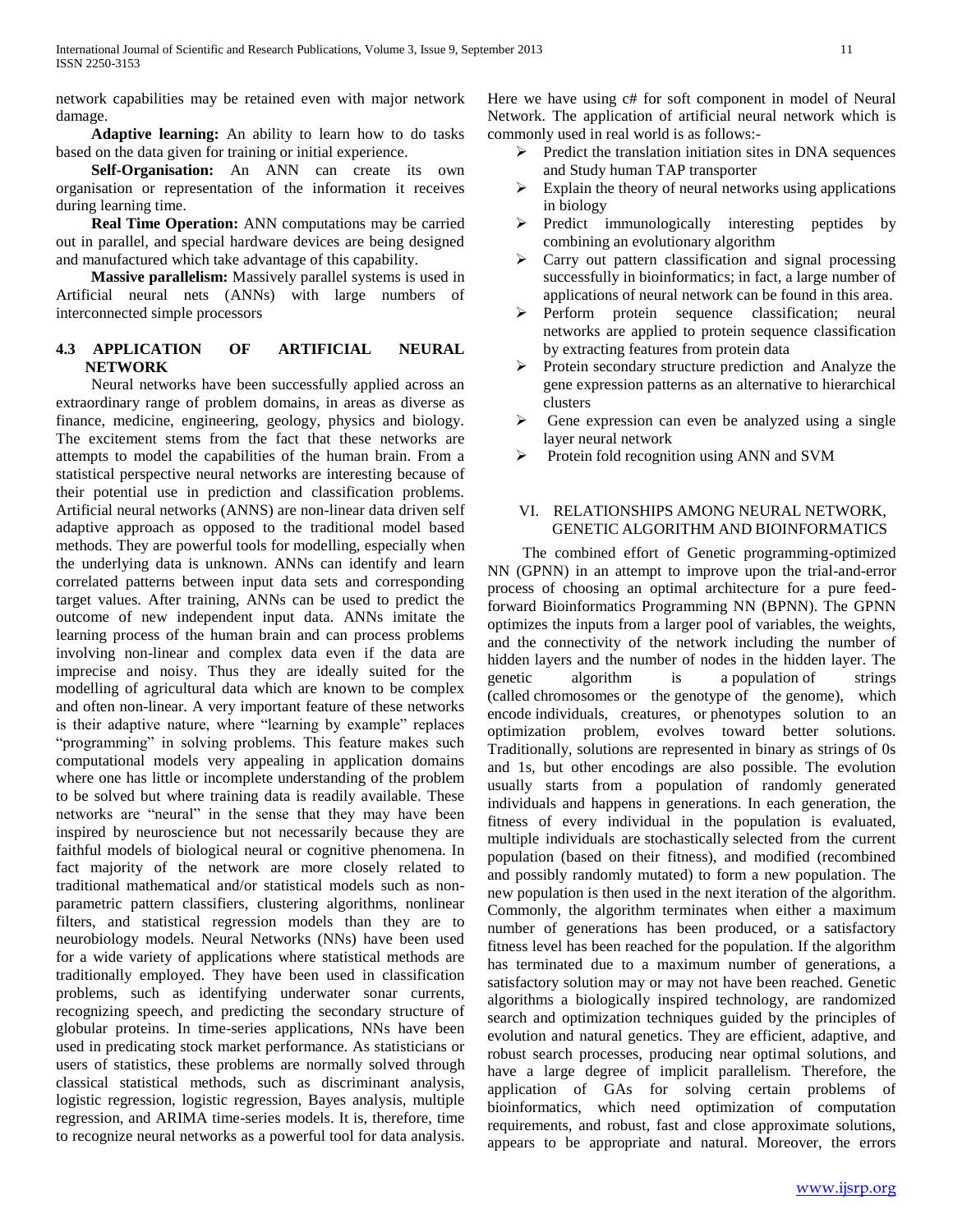generated in experiments with bioinformatics data can be handled with the robust characteristics of GAs. To some extent, such errors may be regarded as contributing to genetic diversity, a desirable property. The problem of integrating GAs and bioinformatics constitutes a new research area. GAs is executed iteratively on a set of coded solutions, called population, with three basic operators: selection/reproduction, crossover, and mutation. They use only the payoff (objective function) information and probabilistic transition rules for moving to the next iteration. Of all the evolutionarily inspired approaches, Gas seem particularly suited to implementation using DNA, protein, and other bioinformatics tasks. This is because GAs is generally based on manipulating populations of bit-strings using both crossover and point-wise mutation.

## **5.1 SIGNIFICANCE AND APPLICATION OF GENETIC ALGORITHM IN BIOINFORMATICS**

 Genetic algorithms find application in bioinformatics, polygenetic, computational science, engineering, economics, chemistry, manufacturing, mathematics, physics and other fields. The most suitable applications of GAs in bioinformatics are:

- Alignment and comparison of DNA, RNA, and protein sequences.
- $\triangleright$  Gene mappings in chromosomes.
- Gene finding and promoter identification from DNA sequences.
- $\triangleright$  Interpretation of gene expression and micro array data.
- Gene regulatory network identification.
- Solution of polygenetic tree for studying evolutionary relationship
- $\triangleright$  DNA structure prediction and RNA structure prediction.
- $\triangleright$  Protein structure prediction and clustering.
- $\triangleright$  Molecular design and molecular docking.

 A typical genetic algorithm requires: A genetic representation of the solution domain, and a fitness function to evaluate the solution domain. A standard representation of the solution is as an array of bits. Arrays of other types and structures can be used in essentially the same way. The main property that makes these genetic representations convenient is that their parts are easily aligned due to their fixed size, which facilitates simple crossover operations. Variable length representations may also be used, but crossover implementation is more complex in this case. Tree-like representations are explored in genetic programming and graph-form representations are explored in evolutionary programming; a mix of both linear chromosomes and trees is explored in gene expression programming.

 **The fitness function** is defined over the genetic representation and measures the quality of the represented solution. The fitness function is always problem dependent. For instance, in the knapsack problem one wants to maximize the total value of objects that can be put in a knapsack of some fixed capacity. A representation of a solution might be an array of bits, where each bit represents a different object, and the value of the bit (0 or 1) represents whether or not the object is in the knapsack. Not every such representation is valid, as the size of objects may exceed the capacity of the knapsack. The fitness of the solution is the sum of values of all objects in the knapsack if

the representation is valid or 0 otherwise. In some problems, it is hard or even impossible to define the fitness expression; in these cases, interactive genetic algorithms are used. Once the genetic representation and the fitness function are defined, a GA proceeds to initialize a population of solutions (usually randomly) and then to improve it through repetitive application of the mutation, crossover, inversion and selection

## 5.2 **ADVANTAGE OF GENETIC ALGORITHM IN BIOINFORMATICS**

 Several tasks in bioinformatics involve optimization of different criteria (such as energy, alignment score, and overlap strength), thereby making the application of Gas more natural and appropriate.

- Problems of bioinformatics seldom need the exact optimum solution; rather, they require robust, fast, and close approximate solutions, which GAs are known to provide efficiently.
- GAs can process, in parallel, populations billions times larger than is usual for conventional computation. The usual expectation is that larger populations can sustain larger ranges of genetic variation, and thus can generate high-fitness individuals in fewer generations.
- Laboratory operations on DNA inherently involve errors. These are more tolerable in executing evolutionary algorithms than in executing deterministic algorithms. (To some extent, errors may be regarded as contributing to genetic diversity—a desirable property.)

## **5.3 GENERAL NURAL MODEL FOR BIOINFORMATICS**

 An Artificial Neural Network (ANN) is an information processing model that is able to capture and represent complex input-output relationships. The motivation the development of the ANN technique came from a desire for an intelligent artificial system that could process information in the same way the human brain. These brains collect the information through connected neurons with the help of bioinformatics. The general concrete and basic model of bioinformatics can be presented here. This model may also be computed with the help of softcomputing programming of C#. Its novel structure is represented as multiple layers of simple processing elements, operating in parallel to solve specific problems. ANNs resemble human brain in two respects: learning process and storing experiential knowledge. An artificial neural network learns and classifies a problem through repeated adjustments of the connecting weights between the elements. In other words, an ANN learns from examples and generalizes the learning beyond the examples supplied. Artificial neural network applications have recently received considerable attention. The methodology of modelling, or estimation, is somewhat comparable to statistical modelling. Neural networks should not, however, be heralded as a substitute for statistical modelling, but rather as a complementary effort (without the restrictive assumption of a particular statistical model) or an alternative approach to fitting non-linear data. A typical neural network (shown in Figure) is composed of input units  $X = X_1, X_2, \ldots, X_n$  corresponding to independent variables, a hidden layer known as the first layer, and an output layer (second layer) whose output units  $Y=Y_1, Y_2,...,Y_m$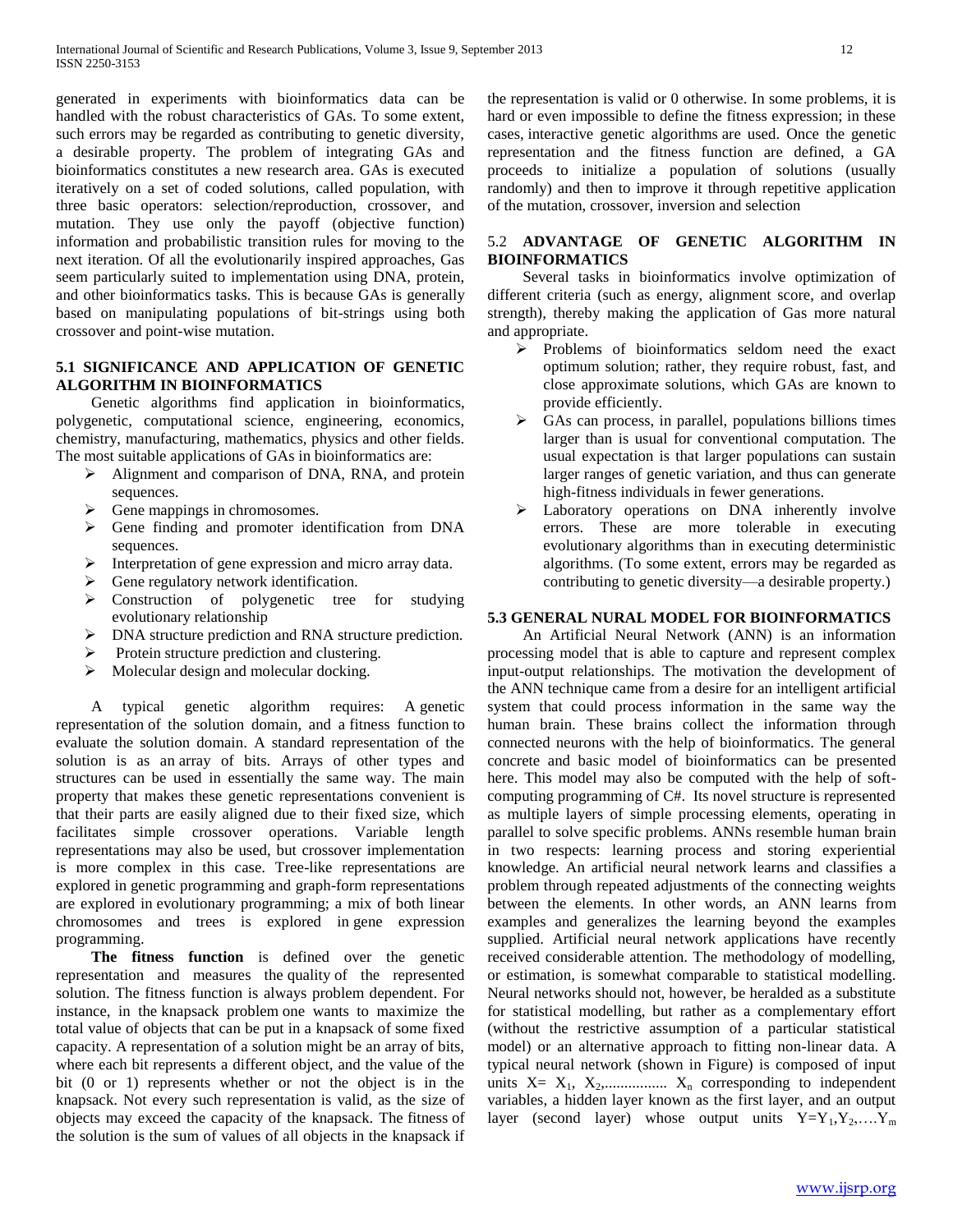corresponds to dependent variables (expected number of accidents per time period)



Figure 10: General ANN model with weight

 In between are hidden units H1, H2 … corresponding to intermediate variables. These interact by means of weight matrices W (1) and W (2) with adjustable weights. The all the hidden units( $H_K$ ) corresponded with the weights and sharing the information with input $(X_i)(i=1,2,...n)$  and output(Y<sub>i</sub>)( $j=1,2,...m$ ). In this case no of hidden units depends on input as per informative flow of output. The values of the hidden units are obtained from the formulas:

$$
H_{j} = f\left(\sum_{k} w_{jk}^{(1)} x_{k}\right)
$$
  

$$
Y_{i} = f\left(\sum_{k} w_{jk}^{(2)} H_{j}\right)
$$
 (A)

 In One multiplies the first weight matrix by the input vector  $X = (X1, X2,...)$  and then applies an activation function f to each component of the result. Likewise the values of the output units are obtained by applying the second weight matrix to the vector  $H = (H_1, H_2, \ldots, H_K)$  of hidden unit values, and then applying the activation function f to each component of the result. In this way one obtains an output vector  $Y = (Y1, Y2,...)$ . The activation function f is typically of sigmoid form and may be a logistic function, hyperbolic tangent, etc.:



$$
f(u) = \frac{e^{x} - e^{-u}}{e^{x} + e^{-u}}
$$

 Usually the activation function is taken to be the same for all components but it need not be. Values of  $W(1)$  and  $W(2)$  are assumed at the initial iteration. The accuracy of the estimated output is improved by an iterative learning process in which the outputs for various input vectors are compared with targets (observed frequency of accidents) and an average error term E is computed(see section 5.4):

$$
E = \frac{\sum_{n=1}^{N} (y(k) - T^{(n)})^2}{N}
$$
  
Here

 $N =$  Number of highway sites or observations

 $Y(n)$  = Estimated number of accidents at site n for  $n = 1, 2...$  N  $T(n) =$  Observed number of accidents at site n for  $n = 1, 2...$  N.

 After one pass through all observations (the training set), a gradient descent method may be used to calculate improved values of the weights  $W(1)$  and  $W(2)$ , values that make E smaller. After revaluation of the weights with the gradient descent method, successive passes can be made and the weights further adjusted until the error is reduced to a satisfactory level. The computation thus has two modes, the mapping mode, in which outputs are computed, and the learning mode, in which weights are adjusted to minimize E. Although the method may not necessarily converge to a global minimum, it generally gets quite close to one if an adequate number of hidden units are employed. The most delicate part of neural network modelling is generalization, the development of a model that is reliable in predicting future accidents. Over fitting (i.e., getting weights for which E is so small on the training set that even random variation is accounted for) can be minimized. The complete process can be summarised on the above mathematical model.

## **5.4 Soft Computing Approaches of Neural Network by C#**

 The above model can be computed with the help of programming in C# to easy understand of modified general neural network model for bioinformatics with hidden layers who can pass the information from input to output layers in easy manner. The above mathematical function and equation ( C)  $\&$ (D) to be computed by C#.